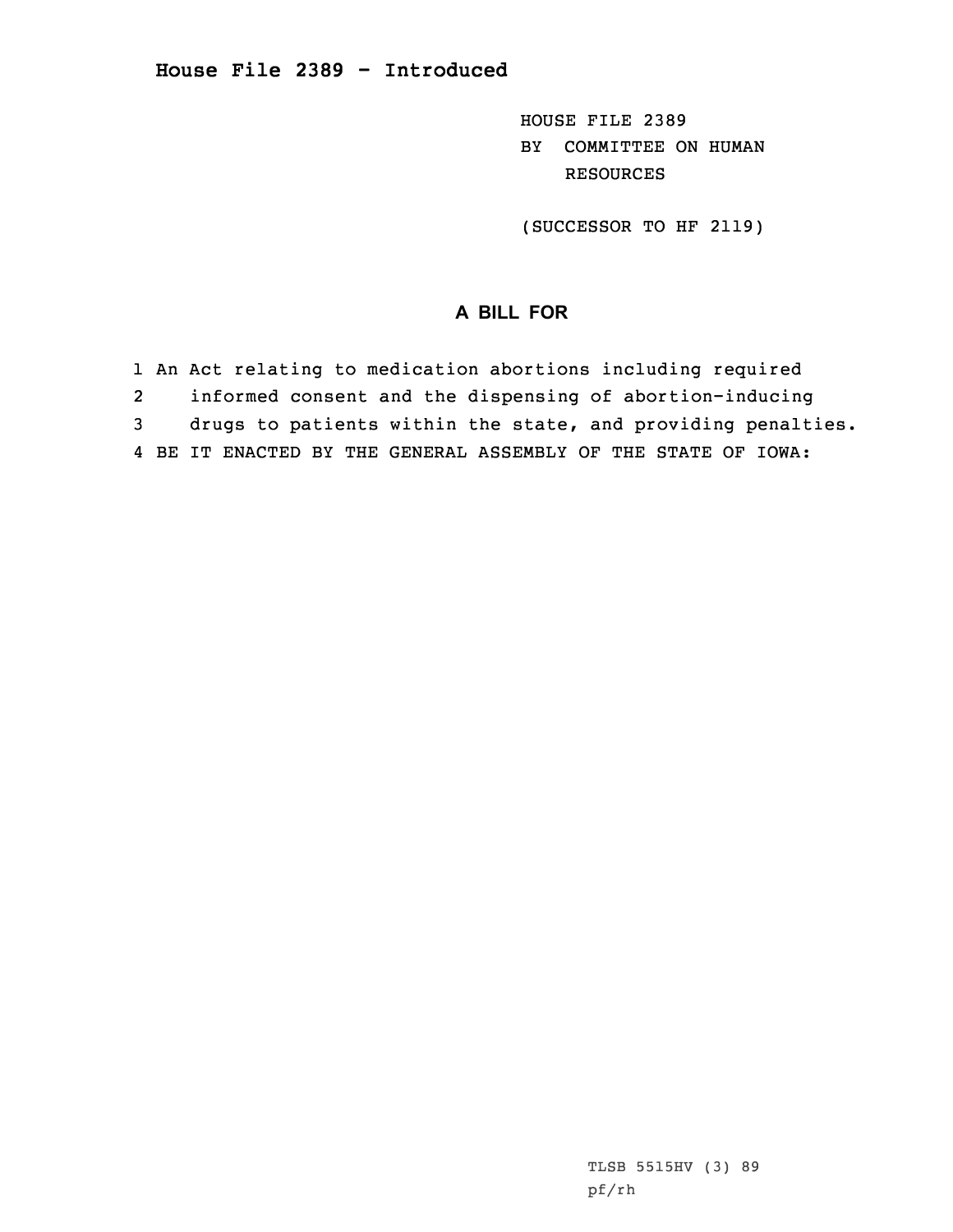1Section 1. NEW SECTION. **146E.1 Definitions.**

2 As used in this section, unless the context otherwise 3 requires:

4 1. *"Abortion"* means the termination of <sup>a</sup> human pregnancy 5 with the intent other than to produce <sup>a</sup> live birth or to remove 6 a dead fetus.

<sup>7</sup> 2. *"Abortion-inducing drug"* means <sup>a</sup> drug, medicine, mixture, 8 or preparation, when prescribed or administered with the intent 9 to terminate the pregnancy of <sup>a</sup> woman known to be pregnant.

<sup>10</sup> *"Abortion-inducing drug"* includes mifepristone and misoprostol.

113. *"Department"* means the department of public health.

12 4. *"Dispense"* means relative to an abortion-inducing drug, 13 to deliver the abortion-inducing drug to the ultimate user.

14 5. *"Health care setting"* means <sup>a</sup> clinic, medical office, or 15 hospital.

<sup>16</sup> 6. *"Medical emergency"* means the same as defined in section 17 146B.1.

<sup>18</sup> 7. *"Medication abortion"* means an abortion performed by the 19 administration or use of an abortion-inducing drug.

<sup>20</sup> 8. *"Outpatient surgical facility"* means the same as defined 21 in section 135.61.

22 Sec. 2. NEW SECTION. **146E.2 Facility where medication** 23 **abortions performed —— posting of signs.**

24 1. <sup>A</sup> private office, freestanding outpatient surgical facility, hospital, or other facility in which medication abortions are performed shall conspicuously post <sup>a</sup> sign in <sup>a</sup> location specified in this section, clearly visible to patients, which reads as follows:

 Recent developing research has indicated that <sup>a</sup> medication abortion utilizing an abortion-inducing drug is not always effective in ending <sup>a</sup> pregnancy. It may be possible to avoid, cease, or even to reverse the intended effects of <sup>a</sup> medication abortion that utilizes an abortion-inducing drug. Please consult with <sup>a</sup> health care professional immediately.

35 2. The sign required pursuant to subsection 1 shall be

-1-

LSB 5515HV (3) 89 pf/rh 1/5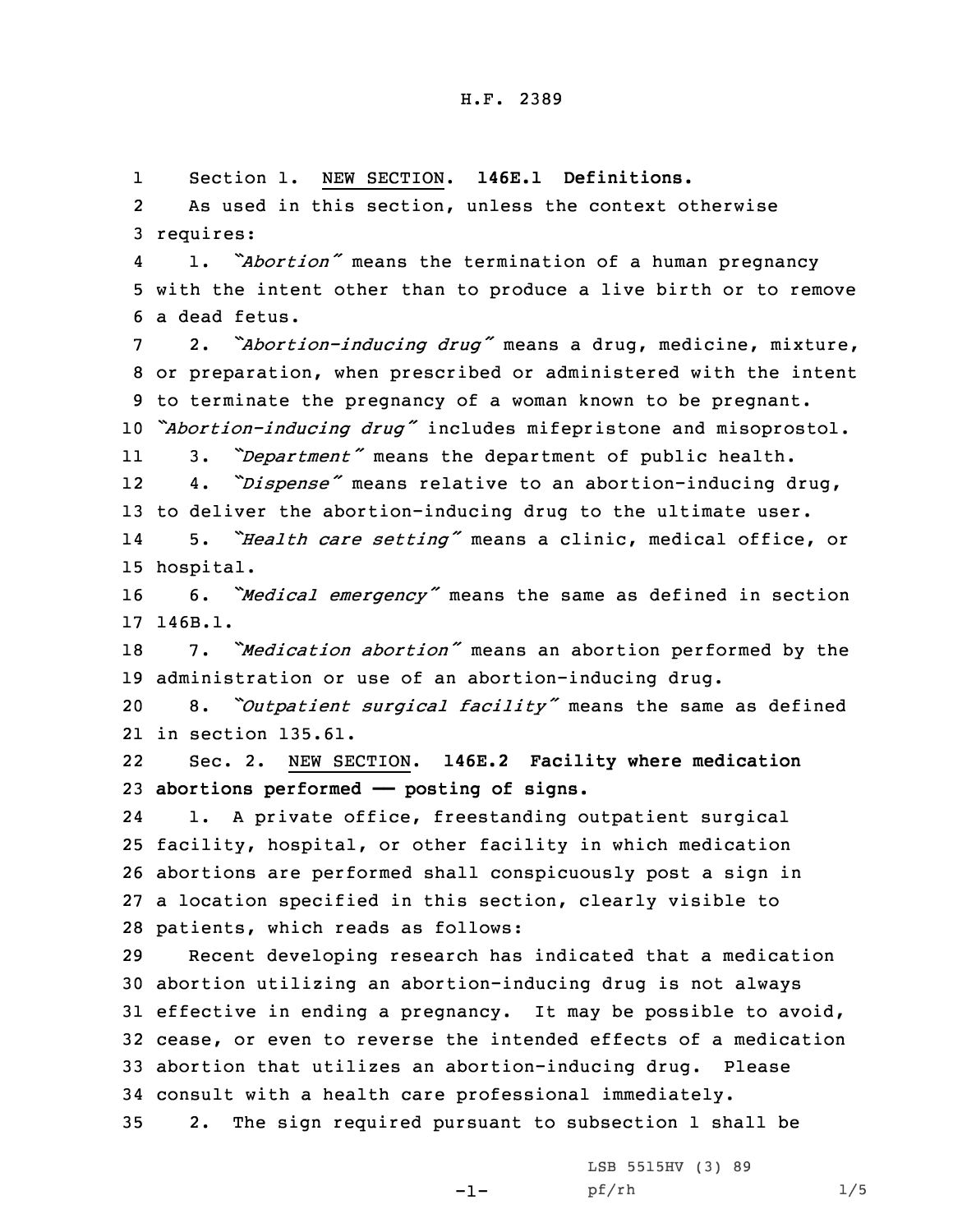1 printed with lettering that is legible and shall be at least 2 three-quarters of an inch in boldface type.

 3. <sup>A</sup> facility in which medication abortions are performed that is <sup>a</sup> private office or <sup>a</sup> freestanding outpatient surgical facility shall post the required sign in each patient waiting room and patient consultation room used by patients on whom medication abortions are performed. <sup>A</sup> hospital or any other facility in which medication abortions are performed that is not <sup>a</sup> private office or freestanding outpatient surgical facility shall post the required sign in each patient admission area used by patients on whom medication abortions are performed.

13 Sec. 3. NEW SECTION. **146E.3 Medication abortion —— informed** 14 **consent.**

 1. Except in the case of <sup>a</sup> medical emergency, in addition to compliance with the prerequisites of chapter 146A, <sup>a</sup> physician shall not perform or attempt to perform <sup>a</sup> medication abortion unless the physician who will perform the medication abortion, the referring physician, or an agent of either physician obtains written certification from the pregnant woman that the woman has been informed, by telephone or in person, prior to the medication abortion of all of the following:

23 *a.* All of the risks commonly associated with <sup>a</sup> medication 24 abortion.

25 *b.* That it may be possible to reverse the intended effects 26 of <sup>a</sup> medication abortion if the woman changes her mind but that 27 time is of the essence.

28 *c.* That information on and assistance with reversing 29 the effects of <sup>a</sup> medication abortion is available on the <sup>30</sup> department's internet site.

 2. Following the dispensing of an abortion-inducing drug, the attending physician or an agent of the attending physician shall provide written medical discharge instructions to the woman which must include the following statement:

35 Recent developing research has indicated that <sup>a</sup> medication

 $-2-$ 

LSB 5515HV (3) 89 pf/rh 2/5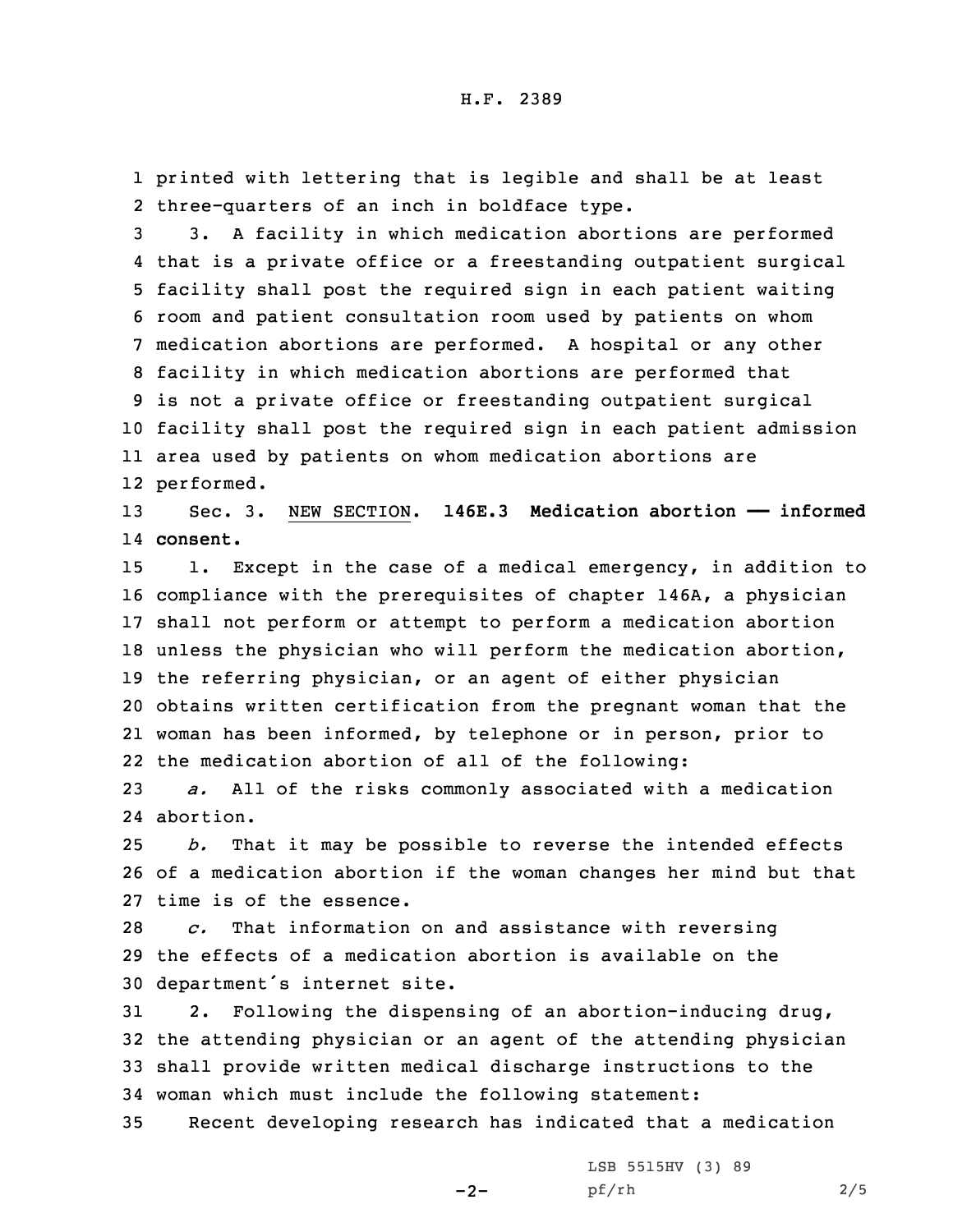## H.F. 2389

 abortion utilizing an abortion-inducing drug is not always 2 effective in ending a pregnancy. It may be possible to avoid, cease, or even to reverse the intended effects of <sup>a</sup> medication abortion that utilizes an abortion-inducing drug. Please consult with <sup>a</sup> health care professional immediately.

6 3. The attending physician or an agent of the attending 7 physician shall maintain documentation verifying compliance 8 with this section in the woman's medical record.

 Sec. 4. NEW SECTION. **146E.4 Informational materials.** The department shall publish and shall make available on the department's internet site, materials designed to inform <sup>a</sup> woman of the possibility of reversing the effects of <sup>a</sup> medication abortion if the woman changes her mind, and information on and assistance with resources that may be available to help reverse the effects of <sup>a</sup> medication abortion. Sec. 5. NEW SECTION. **146E.5 Dispensing of mifepristone.** <sup>A</sup> person shall not dispense mifepristone to <sup>a</sup> patient in this state for use by such patient in inducing <sup>a</sup> medication abortion unless the mifepristone is dispensed directly to such patient in <sup>a</sup> health care setting.

21 Sec. 6. NEW SECTION. **146E.6 Licensee discipline —— penalty.** 22 1. Failure of <sup>a</sup> physician to comply with this chapter is 23 grounds for licensee discipline under chapter 148.

24 2. <sup>A</sup> person who intentionally, knowingly, or recklessly 25 violates section 146E.5 is guilty of <sup>a</sup> serious misdemeanor. 26 Sec. 7. NEW SECTION. **146E.7 Construction.**

27 This chapter shall not be construed to create or recognize <sup>a</sup> 28 right to an abortion or to impose civil or criminal liability 29 on <sup>a</sup> woman upon whom an abortion is performed.

30 EXPLANATION

31 **The inclusion of this explanation does not constitute agreement with** <sup>32</sup> **the explanation's substance by the members of the general assembly.**

33 This bill relates to medication abortions.

34 The bill requires <sup>a</sup> private office, freestanding outpatient 35 surgical facility, hospital, or other facility in which

 $-3-$ 

LSB 5515HV (3) 89 pf/rh 3/5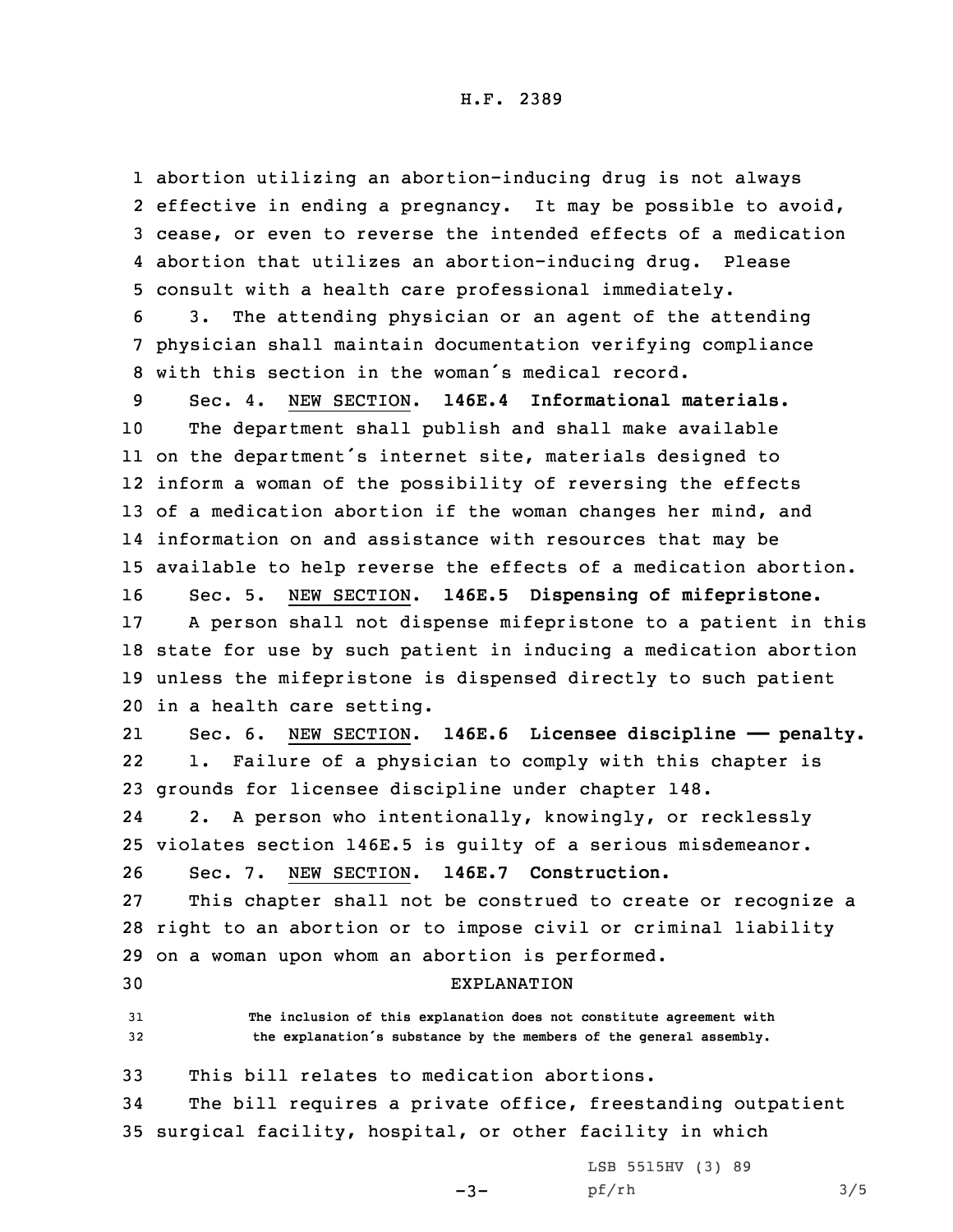medication abortions are performed to conspicuously post <sup>a</sup> sign in <sup>a</sup> location as described in the bill relating to the effectiveness and possibility of avoiding, ceasing, or even reversing the effects of <sup>a</sup> medication abortion.

 The bill requires that, except in the case of <sup>a</sup> medical emergency, in addition to compliance with the abortion prerequisites of Code chapter 146A, <sup>a</sup> physician shall not perform or attempt to perform <sup>a</sup> medication abortion unless the physician who will perform the medication abortion, the referring physician, or an agent of either physician obtains written certification from the pregnant woman. The written certification shall provide that the woman has been informed, by telephone or in person, prior to the medication abortion, of all of the risks commonly associated with <sup>a</sup> medication abortion, that it may be possible to reverse the intended effects of <sup>a</sup> medication abortion if the woman changes her mind but that time is of the essence, and that information on and assistance with reversing the effects of <sup>a</sup> medication abortion is available on the department of public health's (DPH) internet site. Following the dispensing of an abortion-inducing drug, the attending physician or an agent of the attending physician shall provide written medical discharge instructions to the woman which must include the statement specified in the bill.

 The bill requires DPH to publish and to make available on DPH's internet site, materials designed to inform <sup>a</sup> woman of the possibility of reversing the effects of <sup>a</sup> medication abortion if the woman changes her mind, and information on and assistance with the resources that may be available to help reverse the effects of <sup>a</sup> medication abortion.

 The bill also prohibits <sup>a</sup> person from dispensing mifepristone to <sup>a</sup> patient in this state for use by such patient in inducing <sup>a</sup> medication abortion unless the mifepristone is dispensed directly to such patient in <sup>a</sup> health care setting. Failure of <sup>a</sup> physician to comply with the bill is grounds for

 $-4-$ 

LSB 5515HV (3) 89 pf/rh 4/5